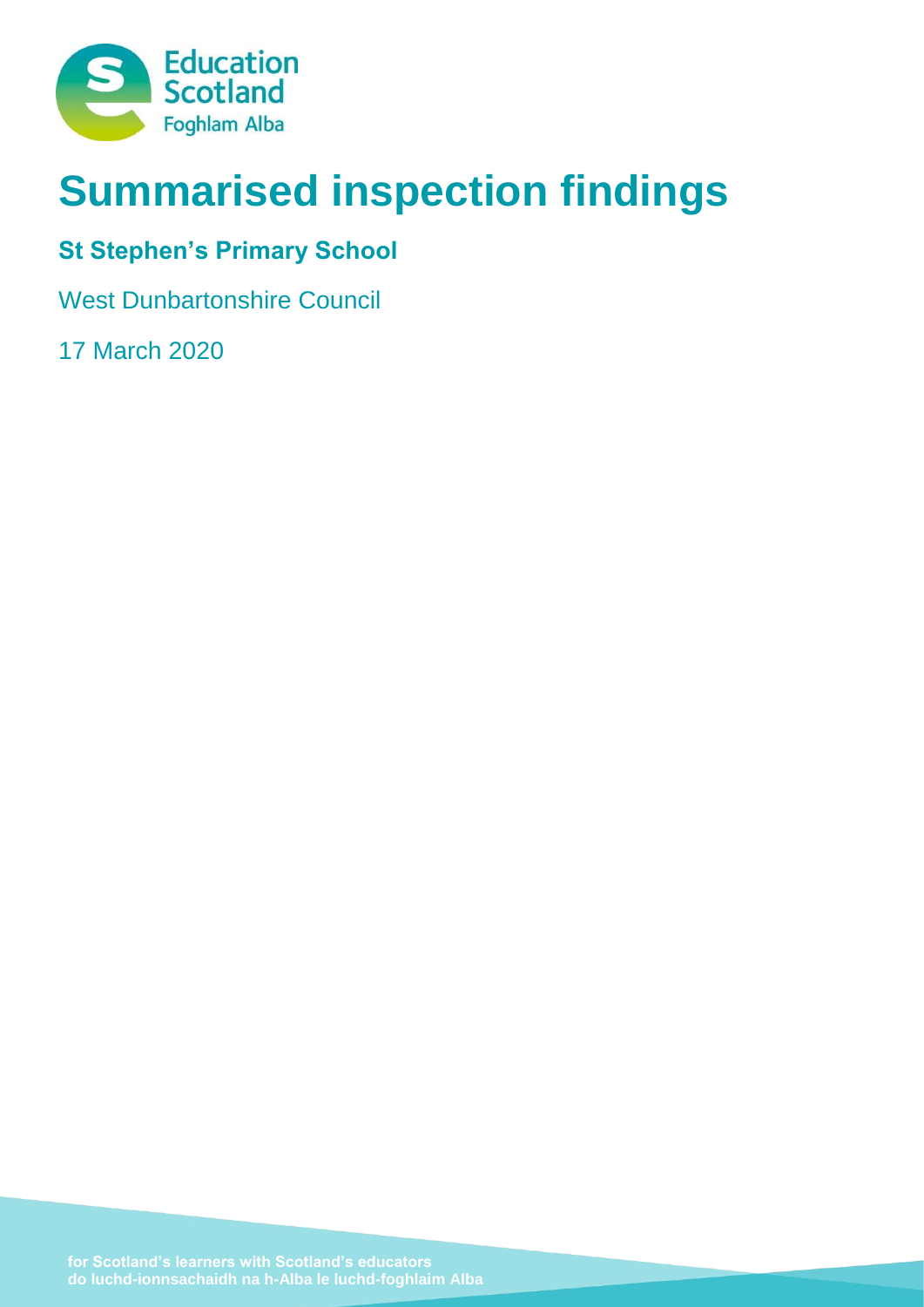# Key contextual information

St Stephen's Primary School is a denominational school located in Clydebank. It opened in 2001 and has a semi-open plan layout. It is set within a spacious outdoor area. An acting headteacher has been in post since May 2019, as the substantive headteacher is on maternity leave. The school has undergone a period of change in recent years resulting in a number of staff changes. The school's Scottish Index of Multiple Deprivation (SIMD) indicates that the majority of children are in SIMD bands 1-3. At the time of the inspection, the school roll was 231.

## **1.3 Leadership of change satisfactory**

This indicator focuses on collaborative leadership at all levels to develop a shared vision for change and improvement which is meaningful and relevant to the context of the school within its community. Planning for continuous improvement should be evidence-based and linked to effective self-evaluation. Senior leaders should ensure the need for change is well understood and that the pace of change is appropriate to ensure the desired positive impact for learners. The themes are:

 $\blacksquare$  developing a shared vision, values and aims relevant to the school and its community  $\blacksquare$  strategic planning for continuous improvement **n** implementing improvement and change

- St Stephen's Primary School has a welcoming, caring and inclusive ethos. The acting headteacher has established positive relationships with the whole school community and is well respected by children, staff, parents and partners. She is supported well by the depute headteacher, principal teacher and acting principal teacher to promote high standards across the school. The senior leadership team work well together to achieve the school's vision of 'working together to realise our physical, spiritual, academic and social potential'.
- n The schools vision, values and aims were reviewed and revised last session in consultation with staff, children and parents. The wider school community should now also be consulted. The school's values reflect the Gospel values and are displayed throughout the school. Children demonstrate the school's values of love, care, respect, collaboration, responsibility, ambition, excellence and inclusion on a daily basis. As a result, they have positive relationships with adults and each other.
- Senior leaders and staff use self-evaluation procedures to enable them to make informed judgements about the standards and quality of provision and outcomes for learners. The school's approaches to professional learning enable staff to work collaboratively to develop school priorities. A three-year self-evaluation cycle is in place to ensure staff evaluate the life and work of the school. Senior leaders need to ensure that self-evaluation processes lead to sustained impact on improving learning and teaching. They should continue to provide staff with clear strategic leadership and direction.
- Staff understand well the school's local context and focus on closing the poverty-related attainment gap using Pupil Equity Funding (PEF). They are continuing to develop their skills in analysing a range of data to identify any gaps in children's learning and attainment. Staff then identify any interventions required to address these gaps.
- n The school improvement plan has an ambitious set of relevant priorities, which reflect the National Improvement Framework. These were established following consultation with staff, children and parents. As a result, there is a collective aim to progress these priorities. All teachers have the opportunity to either lead or participate in working parties. Partners and the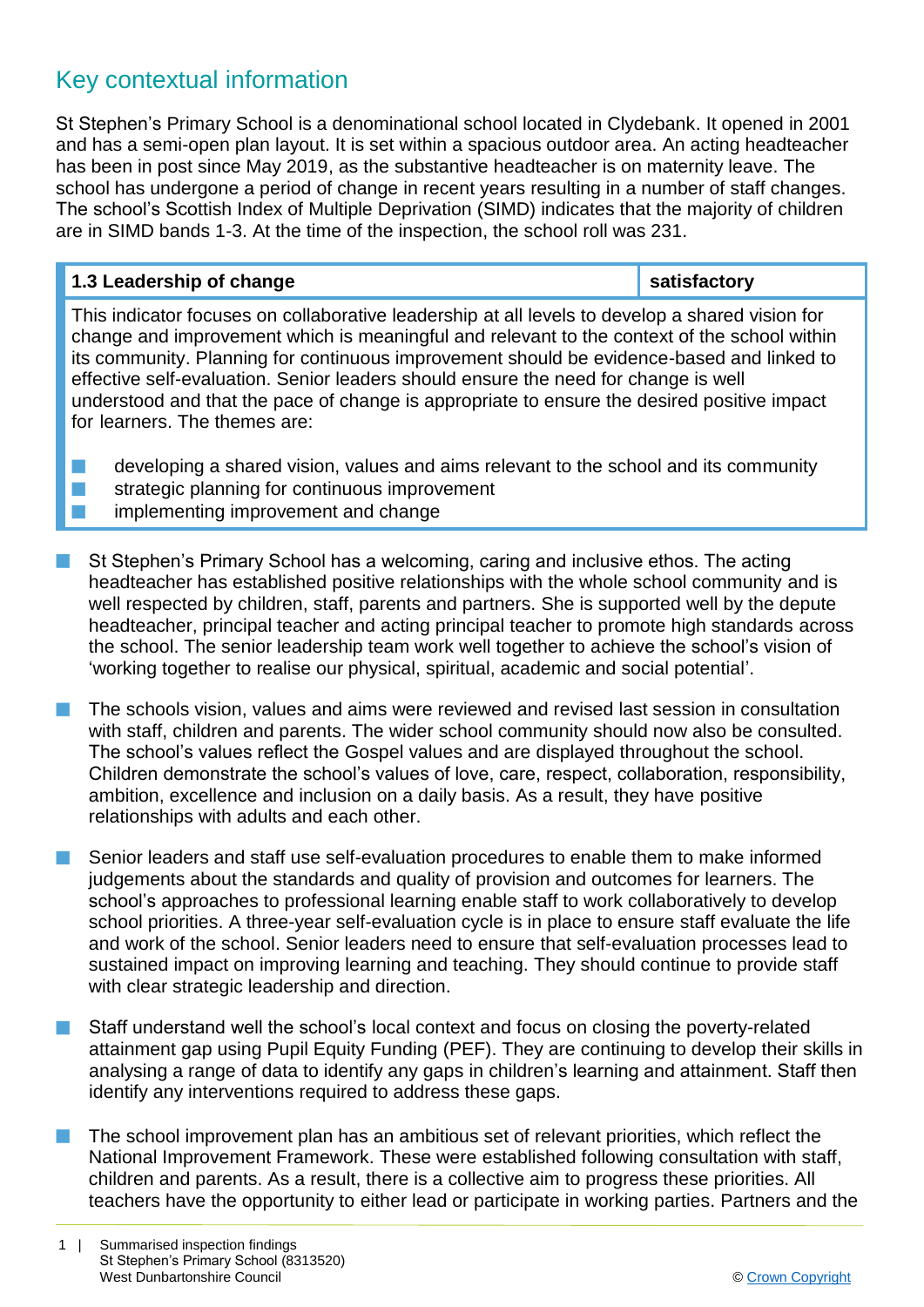wider school community should also be consulted about the relevance of these priorities. Pupils, parents and partners should be given further opportunities to contribute to and identify improvement priorities. The use of How Good is OUR School? (2018) would provide a useful framework for children's involvement in this process.

- n Teachers are reflective and enthusiastic practitioners and are actively involved in improvement priorities in order to improve outcomes for children. They feel confident to initiate change. Senior leaders should ensure that change continues to focus on and links to, agreed improvement priorities. They should reflect further on the school's strategic priorities and ensure the pace of change is appropriate to meet the needs of the school community.
- Staff collegiate activities link to the school improvement priorities. For example, teachers have introduced approaches to play-based learning at early and first level and reciprocal reading across the school. All staff benefit from annual professional review meetings with senior leaders. Staff are positive about the opportunities they have to identify professional learning needs and to access appropriate professional learning. This includes collaborative reading and professional dialogue. As a result, they are beginning to develop a shared understanding of practice and whole-school approaches to pedagogy. They should build on this to develop further consistent approaches. They should continue to engage in practitioner enquiry in order to ensure school improvement priorities are progressed effectively.
- The senior leadership team have devised a helpful quality assurance calendar to monitor the quality of children's experiences. This includes classroom observations and sampling of children's work. The senior leadership team provide staff with constructive feedback with focussed next steps. These quality assurance activities are not yet having sufficient impact on school improvement. Senior leaders and staff should use information from direct observations to develop a shared understanding of effective practice to improve learning outcomes for all children. Staff should participate in peer observations so that they have the opportunity to share effective practice across the school.
- The majority of children have opportunities to develop their leadership skills as members of the pupil council, committees and by leading games in the playground. All children should have opportunities to develop their leadership skills by joining committees in school. They would also benefit from the opportunity to lead these committees. Children recently completed surveys on homework and their involvement in an intergenerational project. Across the school, children would benefit from further opportunities to lead their own learning.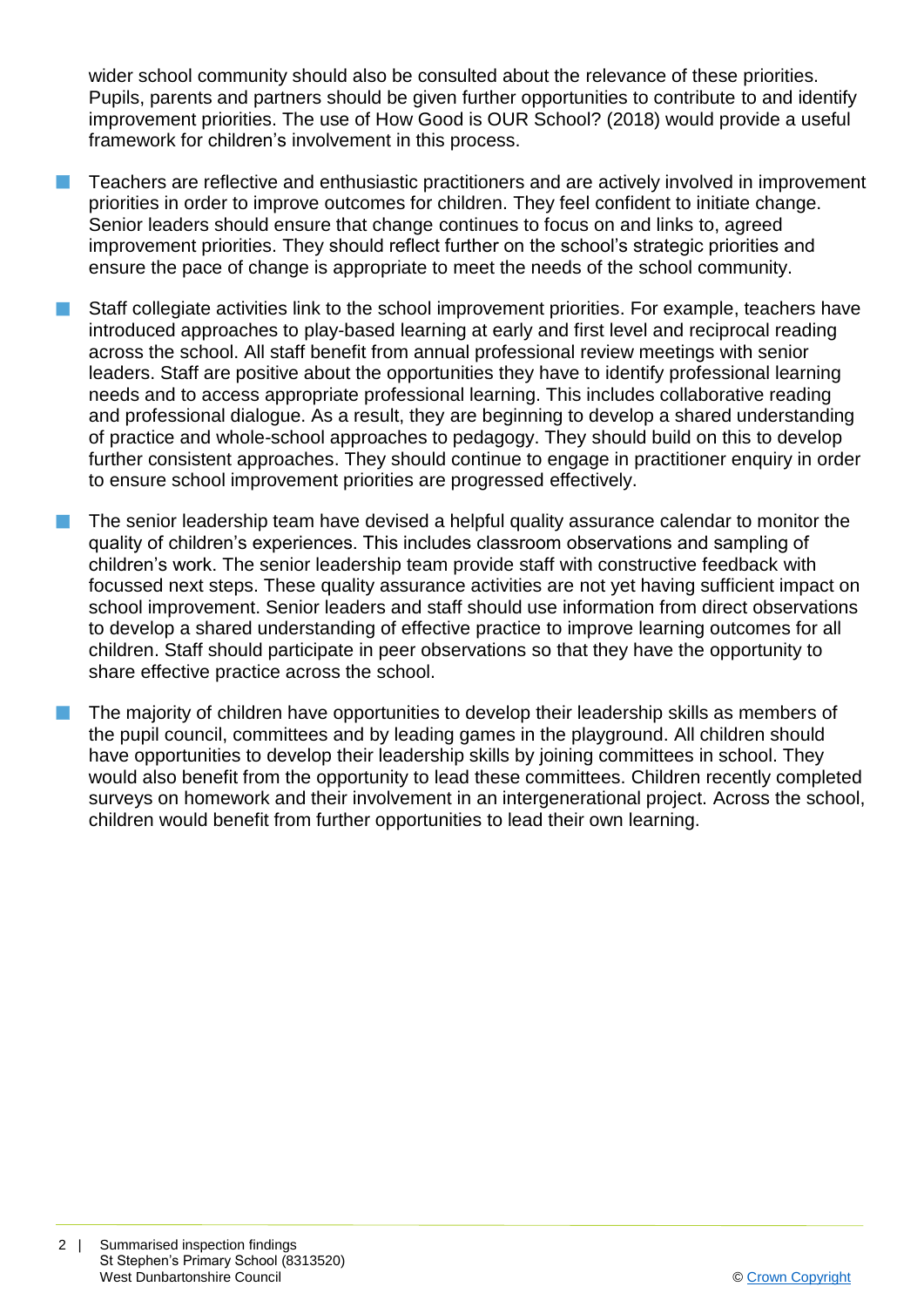| 2.3 Learning, teaching and assessment                                                      | satisfactory |  |
|--------------------------------------------------------------------------------------------|--------------|--|
| This indicator focuses on ensuring high-quality learning experiences for all children and  |              |  |
| young people. It highlights the importance of highly-skilled staff who work with children, |              |  |

young people. It highlights the importance of highly-skilled staff who work with children, young people and others to ensure learning is motivating and meaningful. Effective use of assessment by staff and learners ensures children and young people maximise their successes and achievements. The themes are:

- $\blacksquare$  learning and engagement
- $\blacksquare$  quality of teaching
	- effective use of assessment
	- planning, tracking and monitoring
- n There is a calm, purposeful atmosphere in all classes with a strong emphasis on Gospel values. These values underpin learning and teaching approaches well. Most children interact confidently with adults and their peers, demonstrating empathy and respect. They are proud to be part of the St Stephen's community. The majority of children contribute positively to the school community and this experience develops their citizenship skills. Children have the opportunity to develop their leadership skills and represent their peers' views by being a member of the pupil council and other committees. At the upper stages, children have regular opportunities to develop their skills for learning, life and work through world of work activities. Children at all stages should now have the opportunity to develop these skills to ensure progression in learning as children move through the school.
- $\blacksquare$  All staff have a clear understanding of the socio-economic context of the school. As a result, they have recently introduced a range of learning experiences, for example, Forest School and intergenerational work to meet children's needs. Outdoor learning and school trips also provide beneficial learning experiences. Children require more opportunities to apply their learning across different contexts to provide more challenge.
- n Teachers use digital technology effectively to enrich learning. This motivates most children to learn independently. Children and staff use digital learning profiles well to reflect on their learning and to set targets for their next steps in literacy, numeracy and health and wellbeing. Sharing these profiles online promotes engagement at home and enriches learning. A few children would like more opportunity to shape the purpose and relevance of their learning. This should enable them to take responsibility for contributing, influencing and planning their own learning.
- The majority of children are engaged in their learning and are eager to learn. They work collaboratively in pairs and in groups and interact well with each other during activities. The majority of teachers intervene appropriately to respond to the needs of children. In the majority of classes, children are developing skills such as problem solving, logic and creative thinking. This is increasing their motivation to learn. Children at early level benefit from well-planned play-based approaches. These are improving their numeracy and literacy skills. Staff should continue with plans to develop this approach across the curriculum.
- $\blacksquare$  Overall the quality of learning, teaching and assessment is satisfactory across the school. Senior leaders and staff should work together to ensure approaches are of a consistently high quality across the school. In most classes, teachers share the purpose of learning with children. Teachers should involve children in co-creating the steps that would help them to be successful in their learning. This will deepen children's understanding of the purpose of their learning and their next steps. The majority of teachers use questioning effectively to clarify children's understanding of learning. This is not yet of consistently high quality across the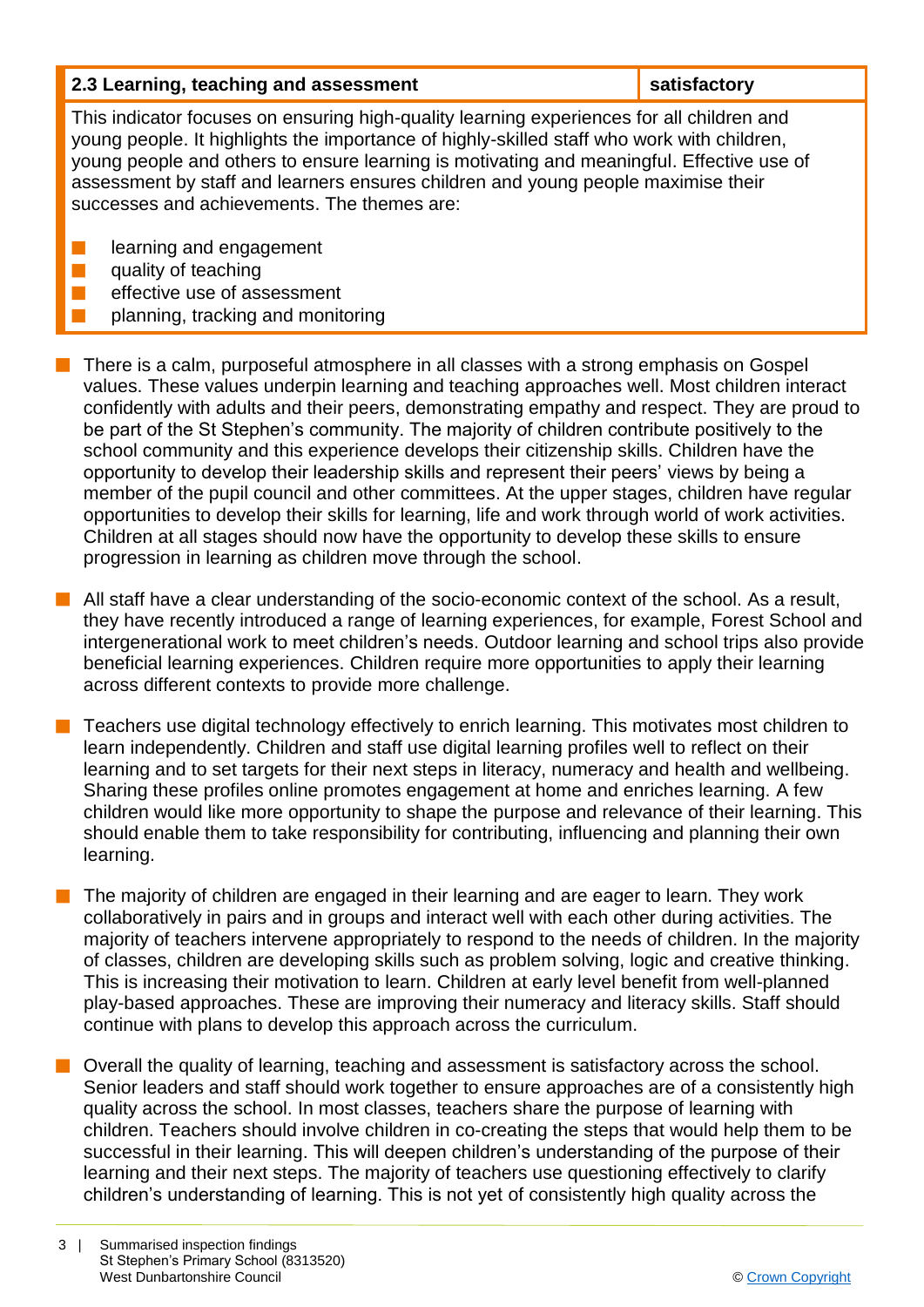school. Teachers should plan more opportunities for higher order questioning during the course of lessons. This will increase the level of challenge for higher attaining children and improve differentiation. In the majority of lessons, teachers provide clear explanations and instructions, which are motivating children to engage more fully with their learning. Teachers and senior leaders should continue to work together to share and agree expectations to establish a quality learning, teaching and assessment framework.

- Teachers use a variety of assessment approaches, including Scottish National Standardised Assessments, to support their judgements of children's progress and attainment. Planned assessments are not yet integral to the learning process. Staff at all stages, should use the National Benchmarks to support them in planning assessment activities. This will develop a shared understanding of assessment linked directly to planning. Peer and self-assessment activities support children to evaluate their own learning. Children receive written and verbal feedback on their progress. This has a positive impact when linked explicitly to planned learning. A whole school assessment framework should be introduced to provide clarity and support all staff to identify children's next steps in learning.
- $\blacksquare$  Teachers participate in planned moderation activities within the school and across the local learning community. Professional dialogue related to these activities is supporting teachers to make more accurate and reliable judgements about children's next steps in learning. A next step is to improve teachers' understanding of moderation as an integral part of the planning process and in making professional judgements of children's attainment.
- **n** Staff and the senior leadership team have recently reviewed and revised approaches to planning. All staff use Curriculum for Excellence experiences and outcomes to plan learning. Collaborative planning meetings across levels are having a positive impact on teachers understanding of progress through and across Curriculum for Excellence levels. The majority of children are involved in planning for interdisciplinary learning and have an element of choice in aspects of their learning. As planned, staff and children should work together to plan learning across the curriculum. This should support children to be more independent and to lead learning whilst making meaningful links across the curriculum.
	- The senior leadership team have tracking and monitoring meetings with staff three times a year. Teachers identify children with barriers to their learning and introduce early interventions to support them. Systems are in place to track and monitor children's progress across literacy and numeracy. This includes using data based on summative assessments and teachers' professional judgements. As a result, teachers' judgements are becoming increasingly reliable in these areas of learning. Senior leaders should continue with plans to develop tracking and monitoring systems across all curricular areas.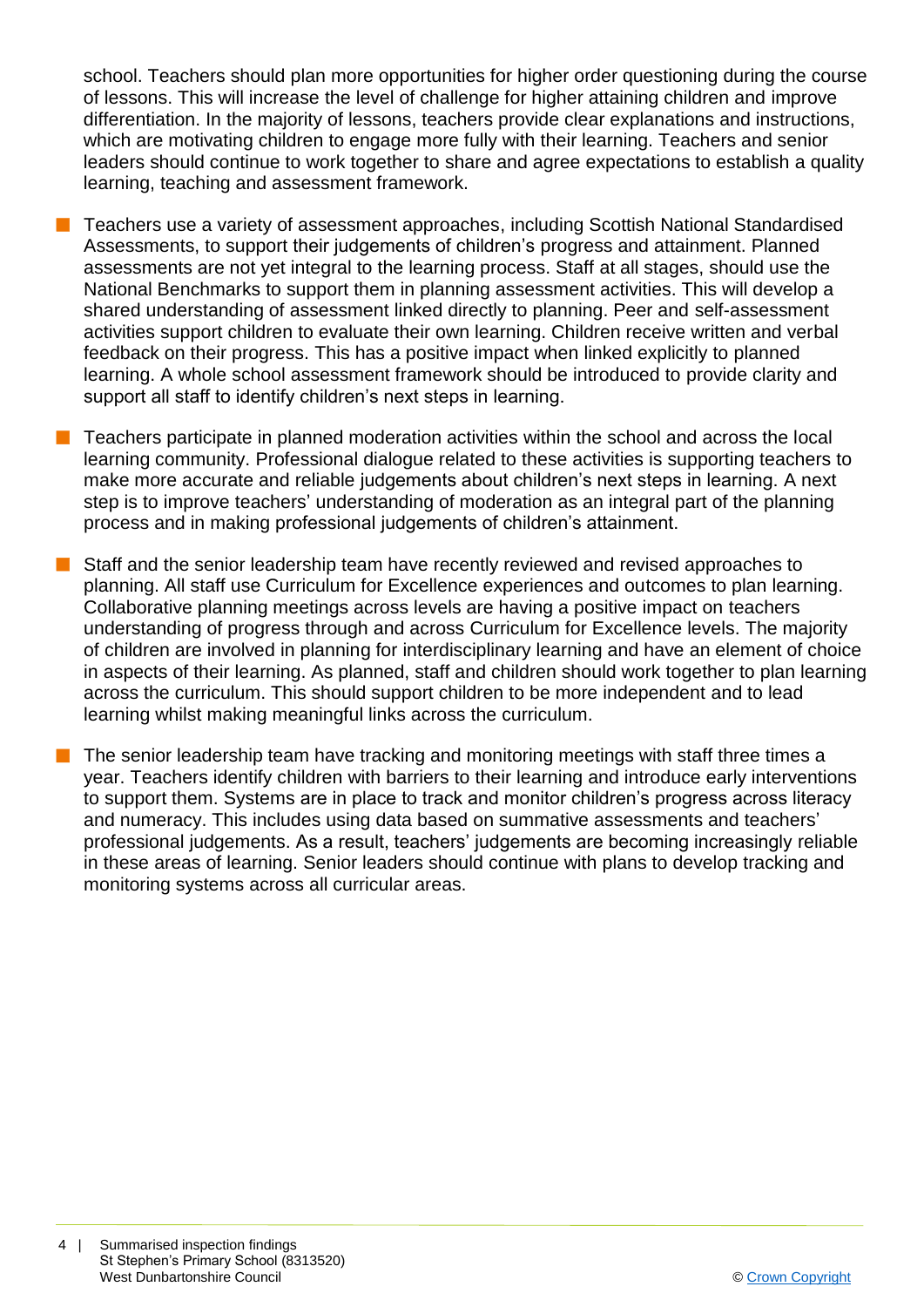# **2.2 Curriculum: Learning pathways**

- $\blacksquare$  Staff, parents and children have recently revised the curriculum rationale. This rationale provides a framework for staff to implement courses and programmes, whilst taking account of the local context. As planned, staff should continue to use this framework to create a relevant and meaningful curriculum which will develop children's skills for learning, life and work.
- Interdisciplinary learning provides engaging opportunities and develops well children's citizenship skills. Sustainability themes provide motivating learning experiences and are a good basis for a skills progression. Teachers should continue as planned to develop curricular experiences with partners and children. This will provide further breadth, depth and choice in learning and opportunities for children to apply their skills and knowledge in unfamiliar contexts.
- The local authority has produced Curriculum for Excellence progressive pathways for literacy, numeracy and health and wellbeing. These enable children to build upon prior learning. Staff should continue with planned improvements to support children in their progression through these pathways using the National Benchmarks.
- Staff at all stages, in collaboration with partners, use well the local environment. This enhances learners' experiences and builds well their leadership skills and confidence. For example, P7 children work collaboratively to design outdoor learning orienteering opportunities for younger children. Commendably, St Stephen's Primary has achieved five Eco Schools Scotland green flags, demonstrating children's commitment to learning about their environment. Children in P7 are participating in the John Muir Award to develop their leadership skills. Intergenerational work for children at P2 and P3 provides them with an opportunity to contribute to the wider community. Staff work collaboratively with outdoor learning specialists to provide rich learning experiences for specific groups of children.
- $\blacksquare$  Children at P4 to P7 participate in weekly world of work opportunities that develop their employability skills. Children record their progress using recently introduced 'skills passports'. This supports them in understanding their strengths and areas for development. Senior leaders and teachers should continue with plans to use the Career Education Standards (3-18) to develop children's skills for learning, life and work at all stages.
- Well planned transitions from nursery to P1, from stage-to-stage, and from P7 to S1 support children to prepare for their next stage in learning. Enhanced transition programmes are in place for children with barriers to their learning. As a result, children's need are met well at points of transition.
- $\blacksquare$  All children experience the statutory two hours of physical education per week. The provision of religious observance is in line with national guidance.
- **n** All learners have opportunities to participate in a variety of after-school sporting activities. Senior leaders should continue with plans to extend the variety of after-school clubs to meet the needs and interests of all children.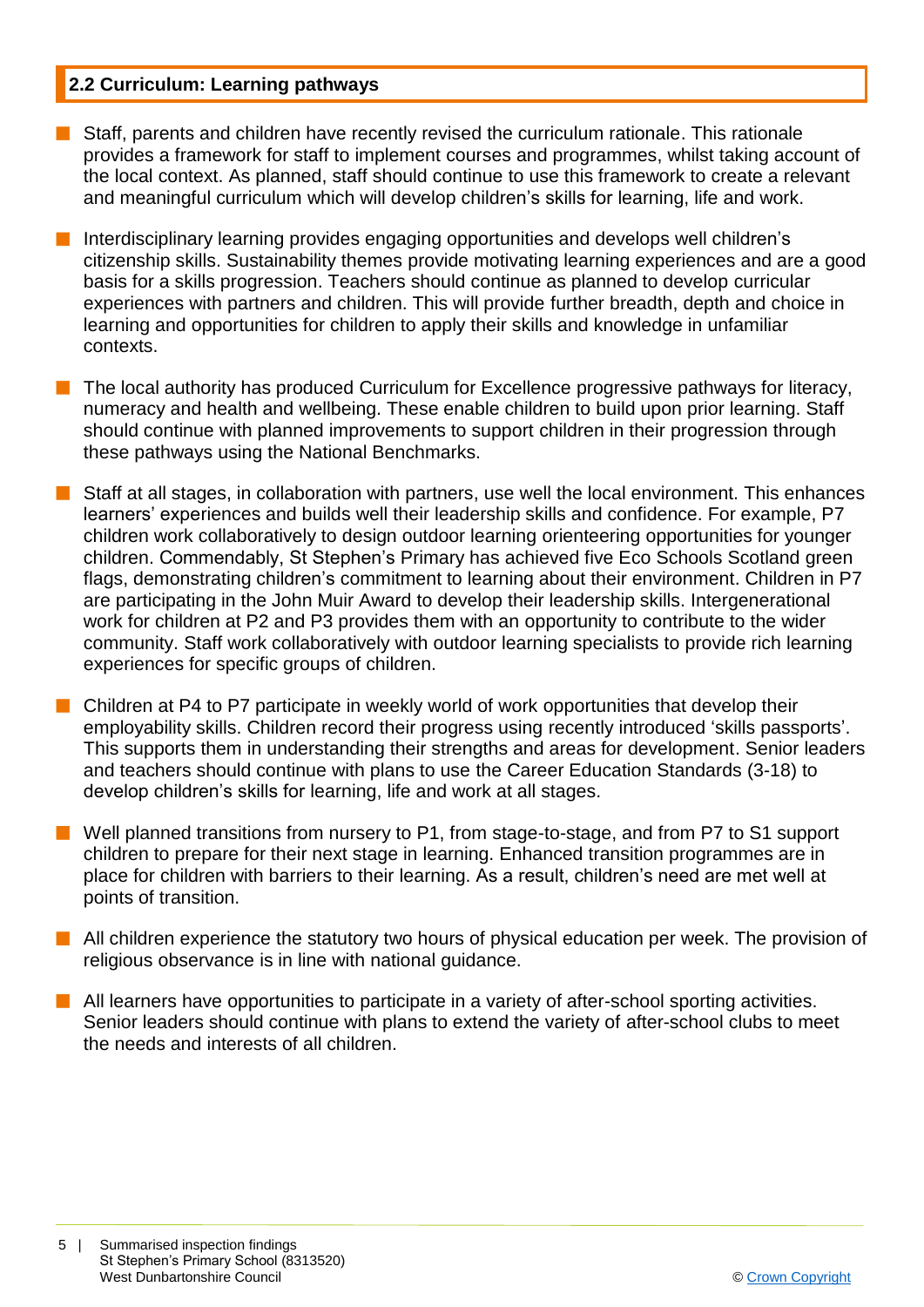### **2.7 Partnerships: Impact on learners – parental engagement**

- $\blacksquare$  In the pre-inspection questionnaire, almost all parents report that their child likes being at St Stephen's Primary School. Most are satisfied with the school and say the school is well led and managed. Almost all parents report that their children feel safe and that staff treat children fairly and with respect.
- Senior leaders and staff keep parents up to date with the work of the school in a range of ways, including through social media, text messages and school newsletters. Most parents report that they receive helpful information about how their child is progressing at appropriate times. The majority of parents are positive about activities provided by the school where they can learn together with their child. Most agree that the school gives advice on how to support their child's learning at home.
- All staff recognise and value the variety of ways in which parents contribute to a child's learning in school. Almost all parents report they are comfortable approaching senior leaders and staff with questions, suggestions or problems. They feel their views are taken into account when making changes.
- The Parent Council is supportive of the school. Most parents consider that they are kept up to date about the work of the Parent Council and are encouraged to be involved in the life of the school.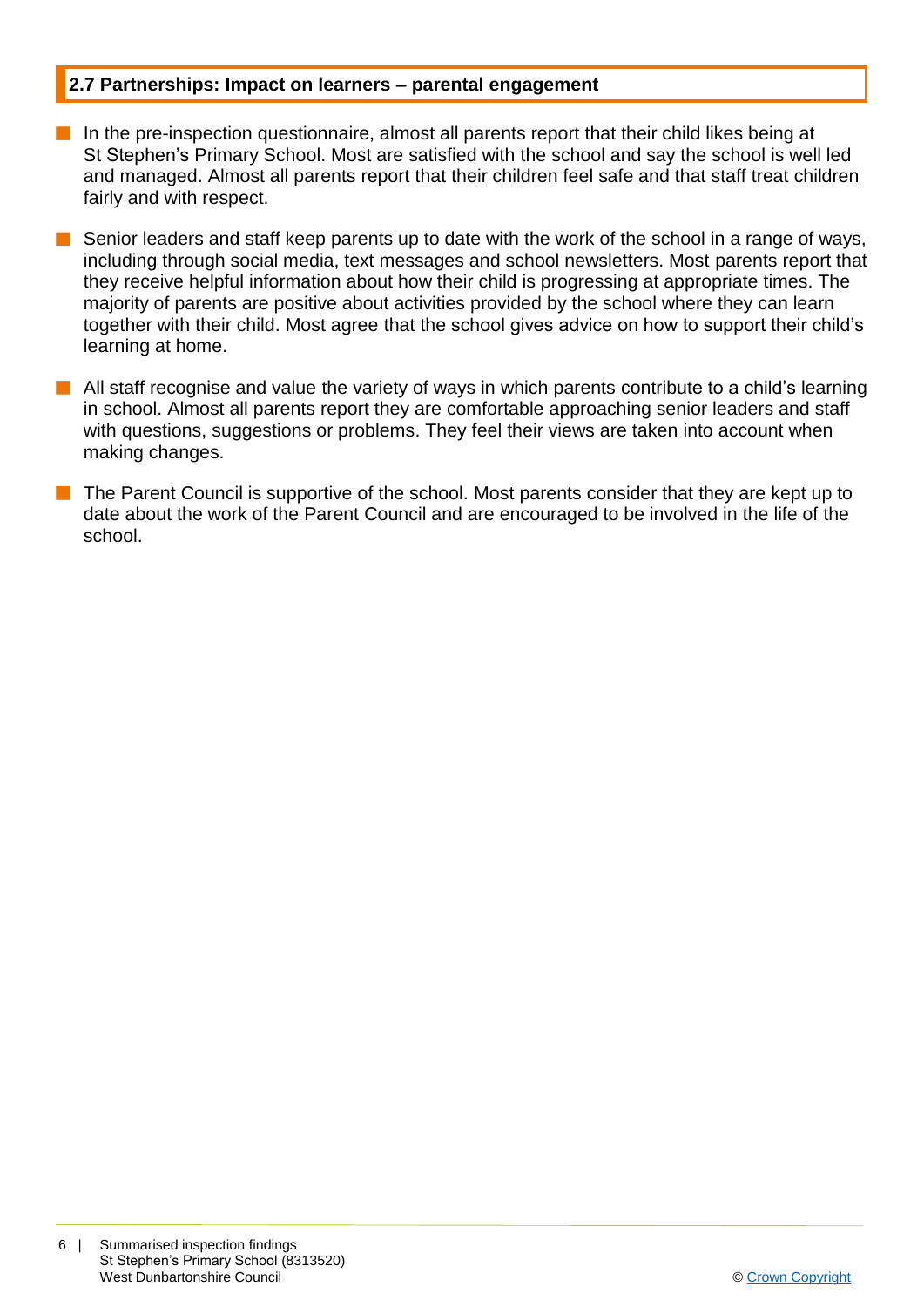# **2.1 Safeguarding**

**n** The school submitted self-evaluation information related to child protection and safeguarding. Inspectors discussed this information with relevant staff and, where appropriate, children. In addition, inspectors examined a sample of safeguarding documentation. Areas for development have been agreed with the school and the education authority.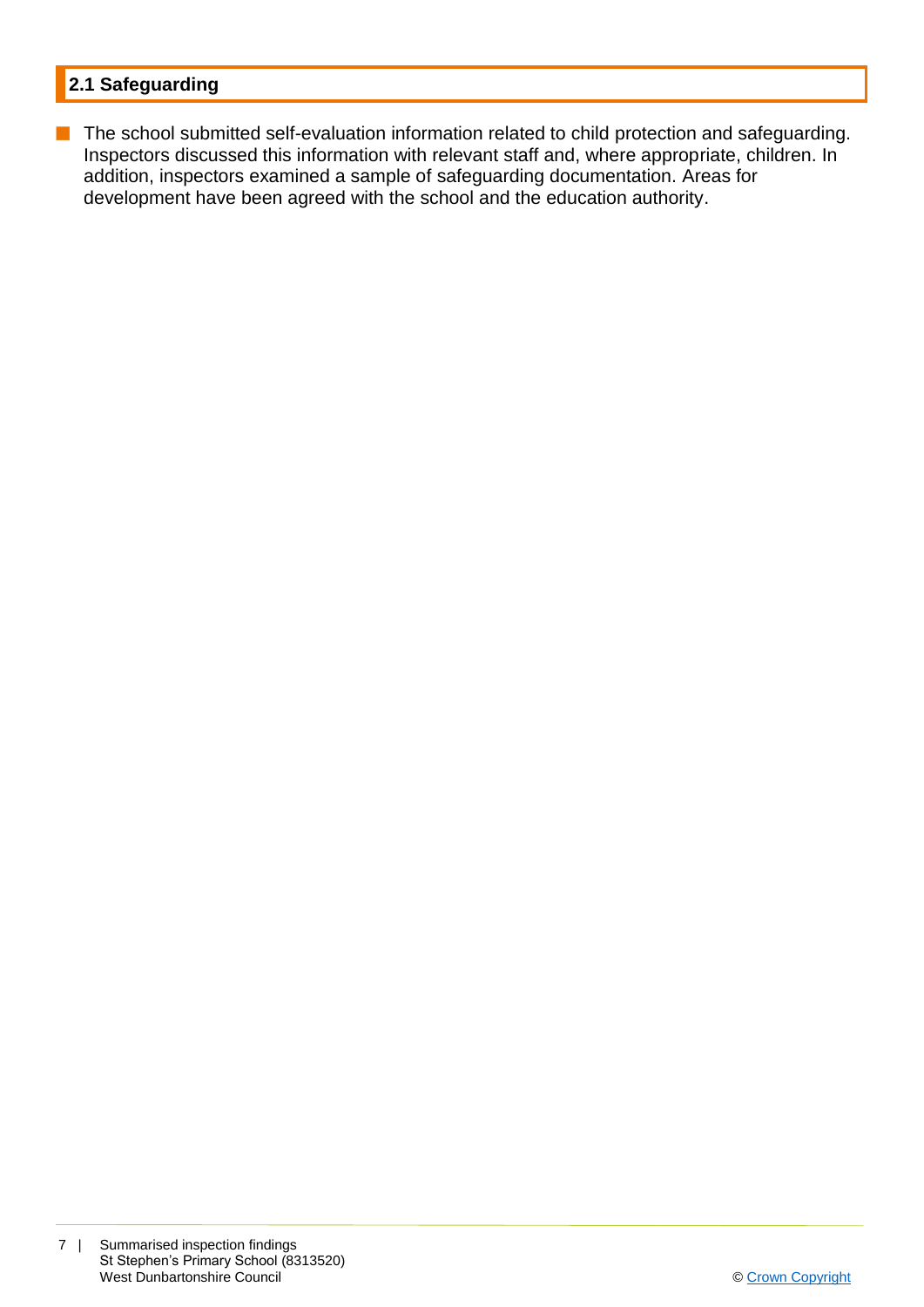| 3.1 Ensuring wellbeing, equality and inclusion | ∥ good |
|------------------------------------------------|--------|
|------------------------------------------------|--------|

This indicator focuses on the impact of the school's approach to wellbeing which underpins children and young people's ability to achieve success. It highlights the need for policies and practices to be well grounded in current legislation and a shared understanding of the value of every individual. A clear focus on ensuring wellbeing entitlements and protected characteristics supports all learners to maximise their successes and achievements. The themes are:

- $\blacksquare$  wellbeing
- $\blacksquare$  fulfilment of statutory duties
- $\blacksquare$  inclusion and equality
- n Throughout the school, there is a strong sense of community. The school values underpin positive relationships across the school and contribute effectively to the Catholic ethos. Most children enjoy learning and feel that peers and staff listen to their views. Most report that they feel safe, and have someone to speak to if they are upset or worried about something. Across the school, children are well mannered and considerate of each other.
- **n** Staff have a shared understanding of the wellbeing indicators and they take appropriate account of them when planning learning. Most children have a growing awareness of the language of wellbeing and are beginning to use the indicators to reflect on their own wellbeing. Senior leaders have identified correctly the need to review the effectiveness of this approach in order to develop a fuller and more regular profile of children's progress.
- The school's approach to rights-based education is helping children to develop a good understanding of respect for others and the environment. Children's participation in roles such pupil council members and digital leaders helps them to apply their learning within and beyond school. Senior leaders and staff need to incorporate children's rights into the health and wellbeing programme, and the forthcoming review of the school's positive relationships policy. A next step is for children to make better connections between their learning in health and wellbeing and other aspects of their lives.
- A variety of sports-based clubs and activities provide opportunities for children to build friendships and social networks as they develop shared interests in sport. Participation levels across the school are good and the school recognises the contribution these experiences make to children's health and wellbeing. Senior leaders and staff record children's participation in these activities. Senior leaders and staff recognise the need to offer a greater range of clubs and activities to meet children's wider interests.
- The school has established productive working relationships with a range of partner agencies and organisations. This informs and supports the work of the school, and helps children to learn about how to take more responsibility for their own decisions and health and wellbeing. Partners comment positively on the relationships they have with members of the school, which is contributing to positive outcomes for children and families.
- **n** Children across the school enjoy opportunities to learn outdoors. This is an increasingly prominent feature of children's learning experiences. In moving forward, staff recognise the need to develop a progressive programme for outdoor learning to support and enhance the delivery of health and wellbeing across the school.
- $\blacksquare$  The headteacher works closely with the senior leadership team, teaching staff and support staff to ensure that they are proactive in fulfilling their legislative duties. They demonstrate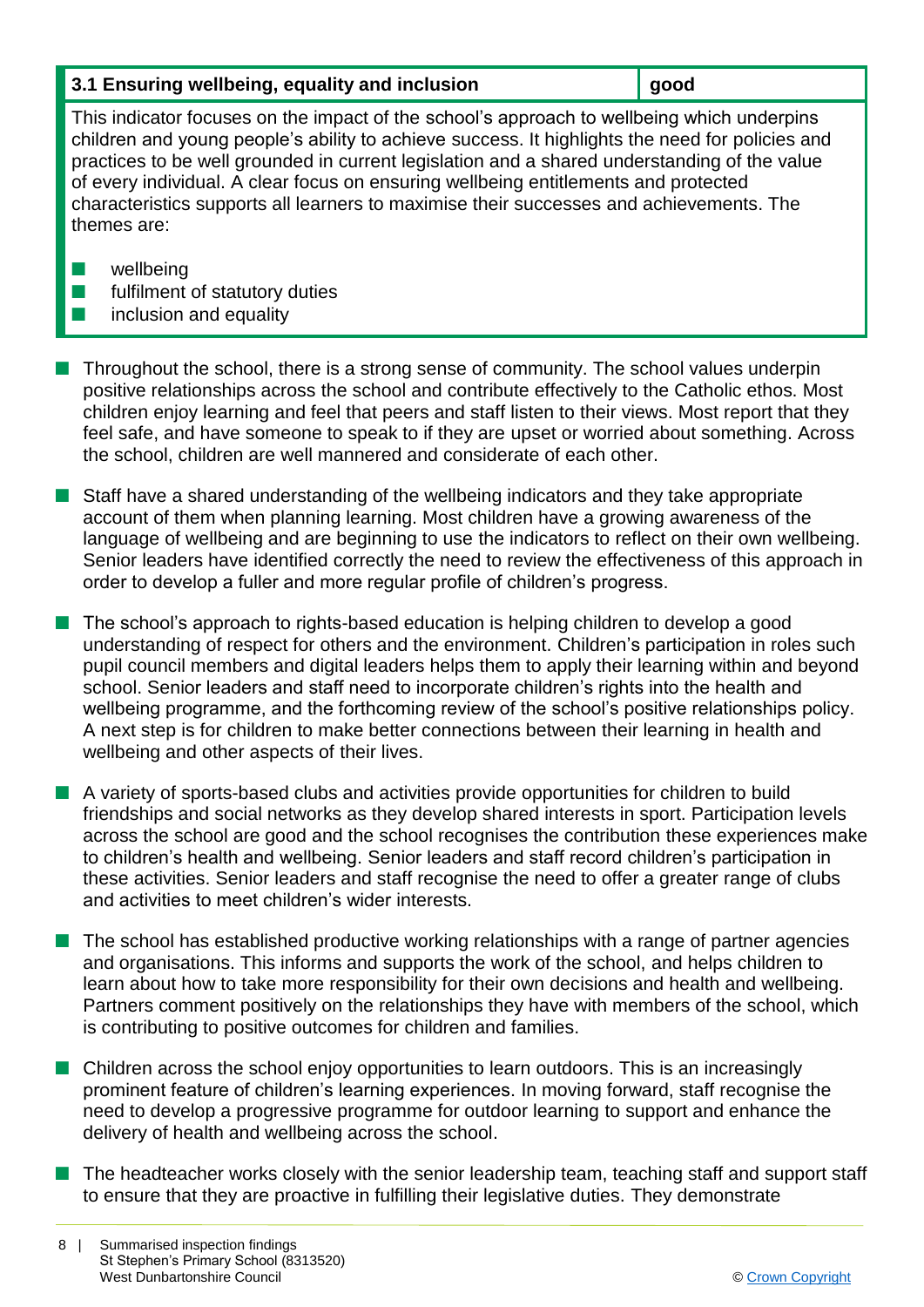appropriate knowledge and understanding of current legislation, guidance and codes of practice relating to wellbeing, equality and inclusion. Staff engage in professional training which helps them improve the way they support and care for children.

- $\blacksquare$  The school has developed well a staged intervention approach to identify any additional support needs of children. Senior leaders and staff work well with parents and partners to support how they plan to meet these needs. Learning assistants provide a caring and supportive environment, ensuring that children make appropriate progress in their learning. As planned, senior leaders should further develop approaches to nurture throughout the school.
- Senior leaders maintain accurate additional support for learning records. Systems are in place to identify and record personalised targets for children requiring additional support. Senior leaders, with staff, should review these targets to ensure that they are consistently specific and measurable, and support individual children to develop their skills.
- Staff work to include all children in the life of the school, whatever their needs or background. They support children who face challenges in their learning, and evaluate the effectiveness of interventions used to overcome barriers to learning.
- $\blacksquare$  The headteacher monitors attendance and punctuality regularly and liaises with Family Support Workers to deal effectively with any monitoring issues that may arise. Attendance is above the national average and exclusions are below the national average.
- **n** Senior leaders and staff plan religious and moral education (RME) in accordance with 'This Is Our Faith'. There are strong and supportive links with the diocese, which supports learning in RME and religious observance. Staff support children well in sacramental preparation. Teachers address regularly issues relating to equality and diversity through the school's programmes for RME and health and wellbeing.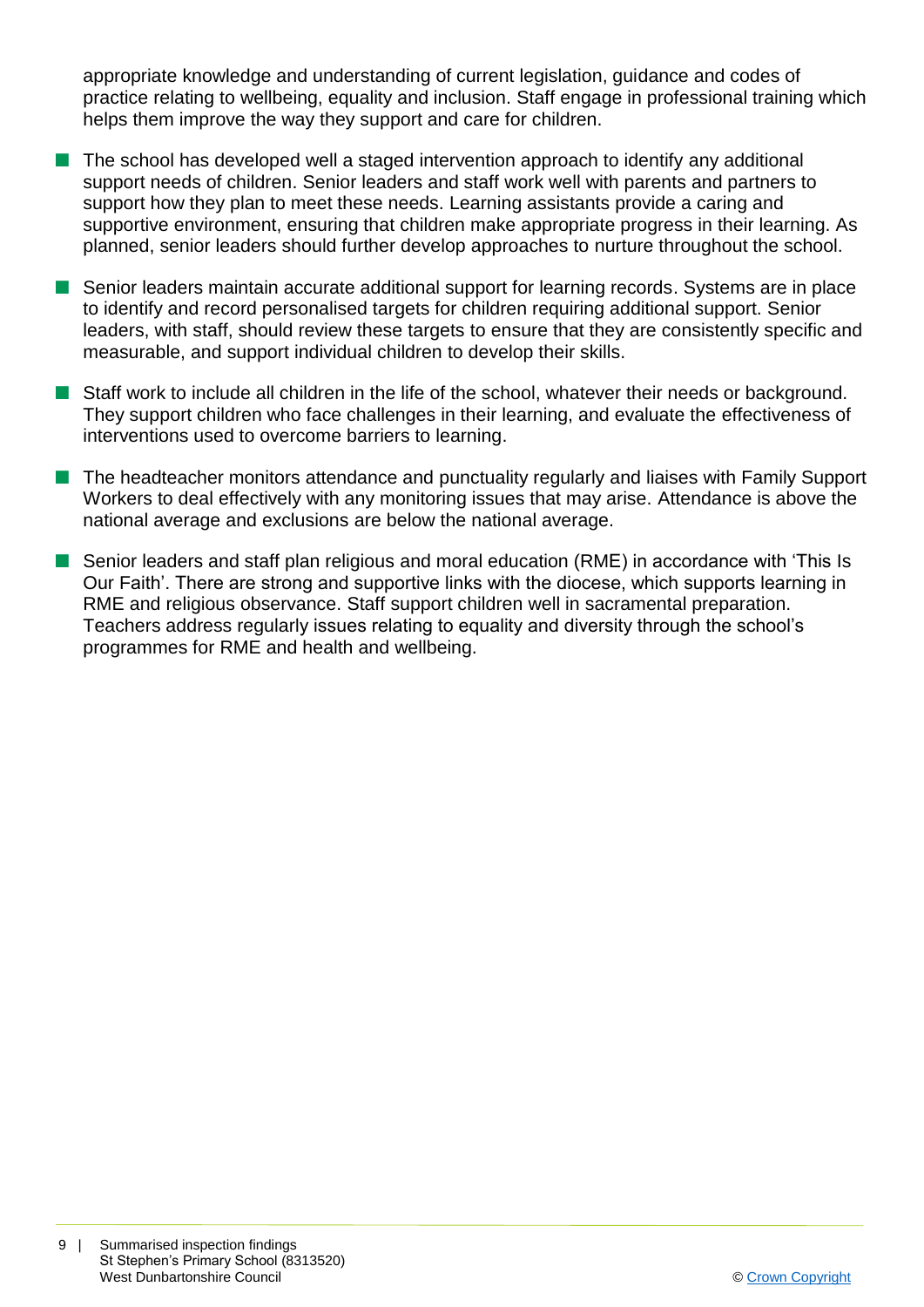| 3.2 Raising attainment and achievement | $\vert$ good |
|----------------------------------------|--------------|
|----------------------------------------|--------------|

This indicator focuses on the school's success in achieving the best possible outcomes for all learners. Success is measured in attainment across all areas of the curriculum and through the school's ability to demonstrate learners' achievements in relation to skills and attributes. Continuous improvement or sustained high standards over time is a key feature of this indicator. The themes are:

- $\blacksquare$  attainment in literacy and numeracy
- $\blacksquare$  attainment over time
- $\blacksquare$  overall quality of learners' achievement
- $\blacksquare$  equity for all learners

# **Overall attainment in literacy and numeracy**

■ Across the school, most children achieve appropriate Curriculum for Excellence levels in reading, listening and talking and numeracy. The majority achieve appropriate Curriculum for Excellence levels in writing. Most children with additional barriers to their learning, are attaining appropriate to their individual level of need.

# **Literacy and English**

 $\blacksquare$  Overall, attainment in literacy and English is good.

# **Listening and talking**

■ Overall, children's progress in listening and talking is good. At early level, children enjoy listening to and talking about their favourite stories. Most children listen and respond appropriately to their teachers and to each other during class and group discussions. At first level, most children listen to and share ideas with each other in a respectful way. They communicate their thoughts clearly and audibly. At second level, most children plan and deliver organised presentations. They demonstrate effective verbal and non-verbal techniques while interacting confidently with each other. Across the school, children should be challenged more through planned opportunities to apply their skills in wider contexts. They should be supported to develop their skills in a more progressive way.

# **Reading**

 $\blacksquare$  Across the school, children's progress in reading is good. At the early level, children use a variety of strategies and are making good progress to decode words. This is helping most children to make good progress in reading familiar texts aloud. At first level, children confidently explain their preferences for particular authors whilst referring to genre. Most children read confidently with understanding and expression. At second level, children give supporting reasons for their choice of book. They talk confidently about the author's craft in relation to setting, character development and audience engagement. They are less confident in describing how to locate information in a non-fiction text using contents and index. Across the school, children need to develop further their independent reading skills with appropriate support and challenge. Children have access to fiction and non-fiction texts in classes to promote a culture of reading for enjoyment. They are able to borrow books to take home to read for pleasure. Staff should ensure that pupils choose books of an appropriate level, when they read for enjoyment.

# **Writing**

 $\blacksquare$  Across the school, most children are making good progress in writing. At early level, most children blend familiar sounds to write simple words. The majority have made a positive start in attempting to write simple sentences. By the end of first level, most children punctuate sentences correctly and use descriptive language and connectives effectively. Most plan and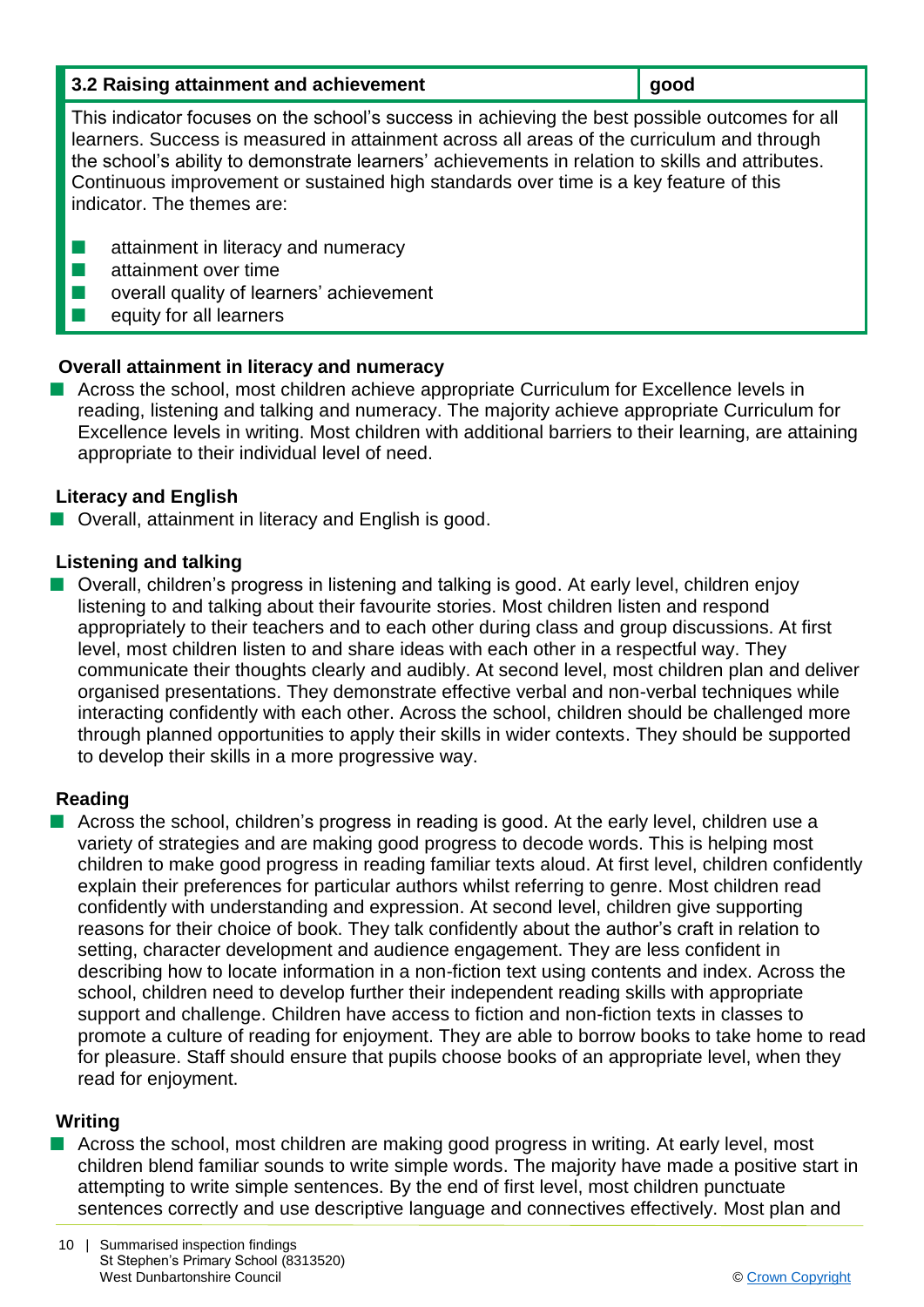organise information using an appropriate format for the intended audience. At second level, the majority of children use a range of punctuation accurately. Most use paragraphs to separate thoughts and ideas and structure their writing appropriately for a given purpose. Children are not yet regularly creating extended imaginative pieces. Across the school, children should be encouraged to take more pride in their presentation of writing.

## **Numeracy and mathematics**

■ Overall, attainment in numeracy is good. Teachers have undertaken professional learning to teach numeracy and mathematics using a mastery approach. At early level, teachers provide children with motivating play-based experiences to extend and deepen their learning. This is helping to improve children's attitudes towards learning numeracy and to raise attainment.

#### **Number, money and measurement**

 $\blacksquare$  At early level, most children work independently with concrete materials to identify and use numbers within 20. A few children work with numbers beyond 20. The majority of children count on and back to add and subtract within ten. At first level, the majority of children describe a range of strategies to support mental calculations. Children are less confident using written calculations to solve problems. At first level, most children are confident in telling the time using digital and analogue clocks and convert time accurately to the 24-hour clock. At second level, almost all children have a good understanding of the relationship between fractions, decimals and percentages.

#### **Shape, position and movement**

 $\blacksquare$  At early level, almost all children identify and name two-dimensional shapes in the local environment. This activity supports their understanding of applying mathematical skills in real-life contexts. Across the school, children should have more opportunities to apply their mathematical skills in a range of contexts. At first level, most children identify a right angle and identify more than one line of symmetry in patterns. At second level, orienteering activities are supporting most children to use their knowledge of coordinates to plot and record the location of a point.

#### **Information handling**

At first level, children gather information using a survey and then create simple bar graphs. At second level, children accurately classify information using Venn diagrams. They conduct simple experiments to describe accurately the probability of events.

#### **Attainment over time**

Data provided by the school, shows fluctuating levels of attainment over time across all Curriculum for Excellence levels. This is in part due to teachers' developing skills in recent years in assessing children's progress. The increased reliability of teachers' professional judgements indicates that current attainment data is becoming more accurate and reliable.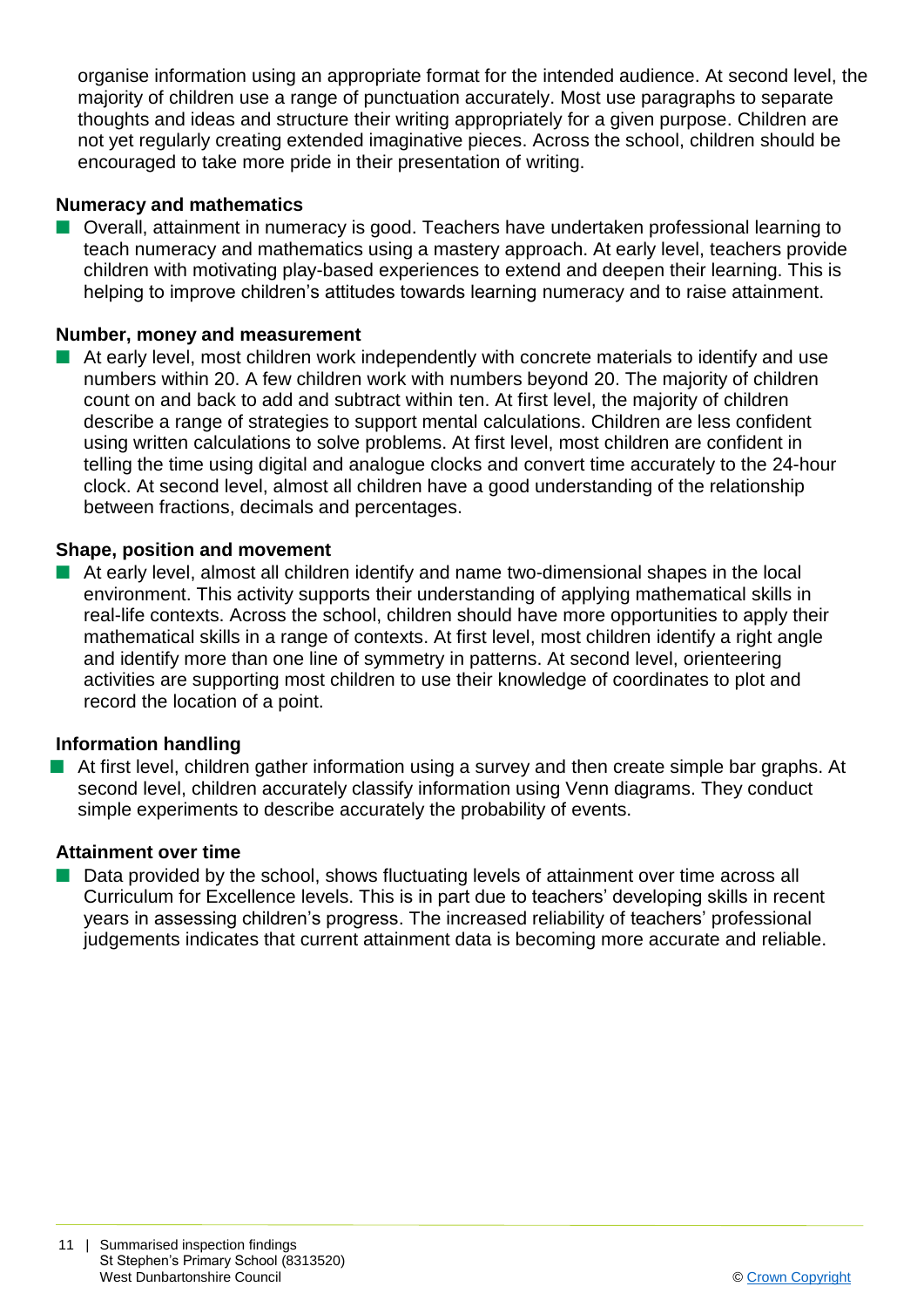#### **Overall quality of learners' achievement**

- $\blacksquare$  Children are proud of the part they play in helping the school gain nationally recognised awards. These include the gold sportscotland School Sport Award and five Eco Schools Scotland green flags. Staff recognise children's individual achievements in and out of school at school assemblies, on wall displays and on social media.
- **n** Children in P6 and P7 work towards achieving the Pope Francis Faith Award. They learn that their faith contributes to the care and welfare of others. Children are passionate about their achievements in helping to address equity through their involvement in the 'Minnie Vinnies' parish group. P2 children are gaining valuable citizenship skills by taking part in the 'Dementia Friends' programme.
- Children have the opportunity to become involved in a range of leadership roles and committees. As a result, children's self-esteem, confidence and citizenship skills are improving. Over time, all children should have the opportunity to take responsibility and to experience leadership roles. Children need to develop a greater awareness of the skills and capacities they are acquiring through their involvement in wider achievement opportunities. Senior leaders should devise a system to track and monitor the development of these skills.

#### **Equity for all learners**

- $\blacksquare$  Additional staffing provided by PEF is successfully supporting a number of initiatives to improve the attainment of children at risk of missing out. These include enhanced P7-S1 transition, outdoor learning, play-based learning, phonics and early numeracy. As a result, data from assessments and action research demonstrate improved progress in key aspects of literacy and numeracy for targeted children.
- Senior leaders and staff have a good knowledge of children and families, and use this well to remove barriers to participation and ensure equity. They ensure that they take account of the needs of all children and their families when planning events, excursions and residential experiences. They should continue to monitor the impact of a range of initiatives to ensure equity in raising attainment over time for all children.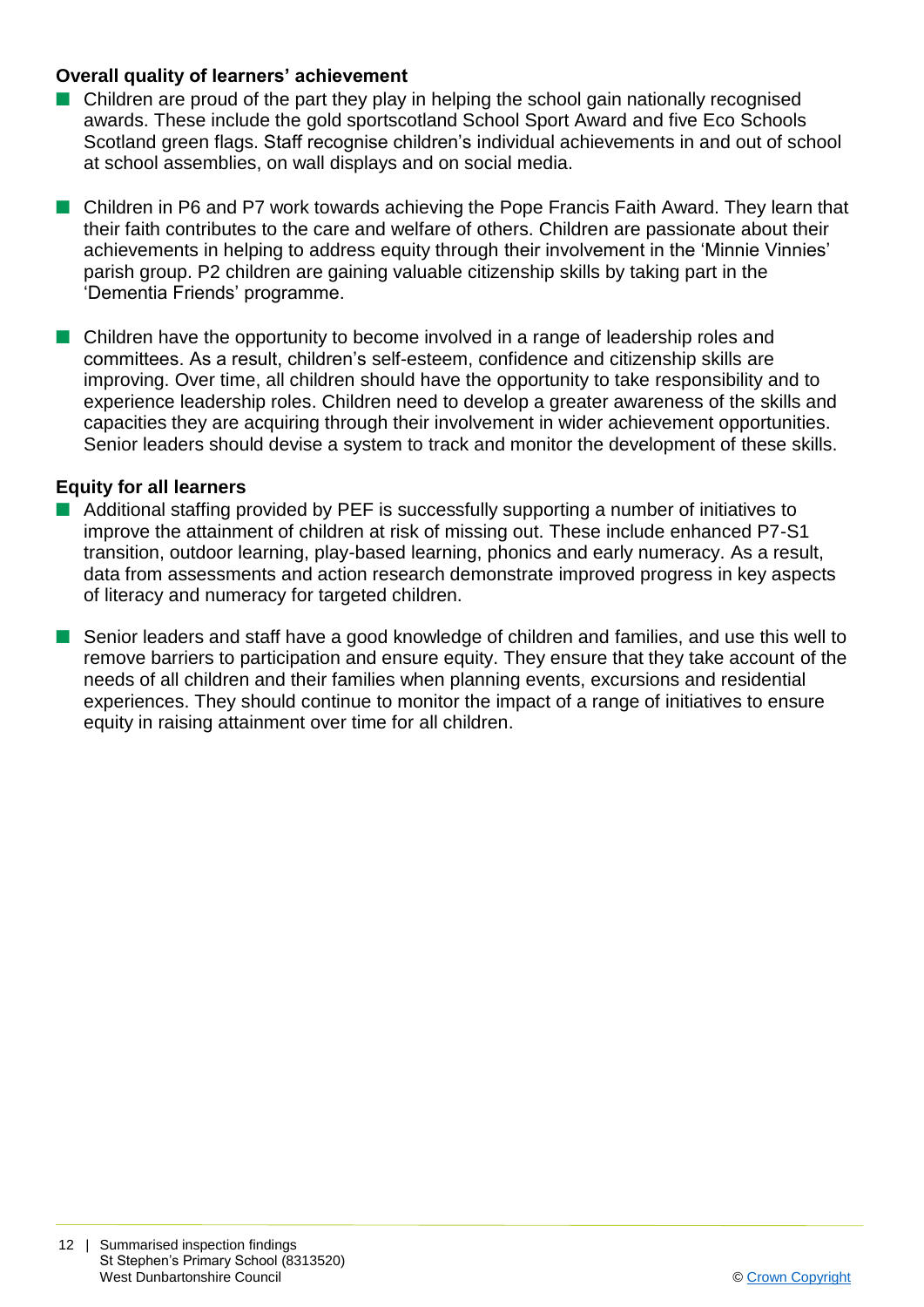#### **School Empowerment**

- Empowering the school community.
- $\blacksquare$  The acting headteacher recognises that empowering staff and children is key to continuous improvement. As a result, senior leaders are implementing a range of strategies and approaches to develop further an empowered school community.
- School staff are developing a supportive and empowering culture at St Stephen's Primary by building trust and working collaboratively. Senior leaders support teaching staff well.
- Senior leaders encourage parental involvement in school life. The acting headteacher consulted with parents and involved them in a working group to develop a new approach to homework.
- $\blacksquare$  A number of children are growing in confidence and participate in decisions about the school community. They achieve this through involvement in the pupil council and leadership committees. A few involved feel that they are able to make a difference to school life.